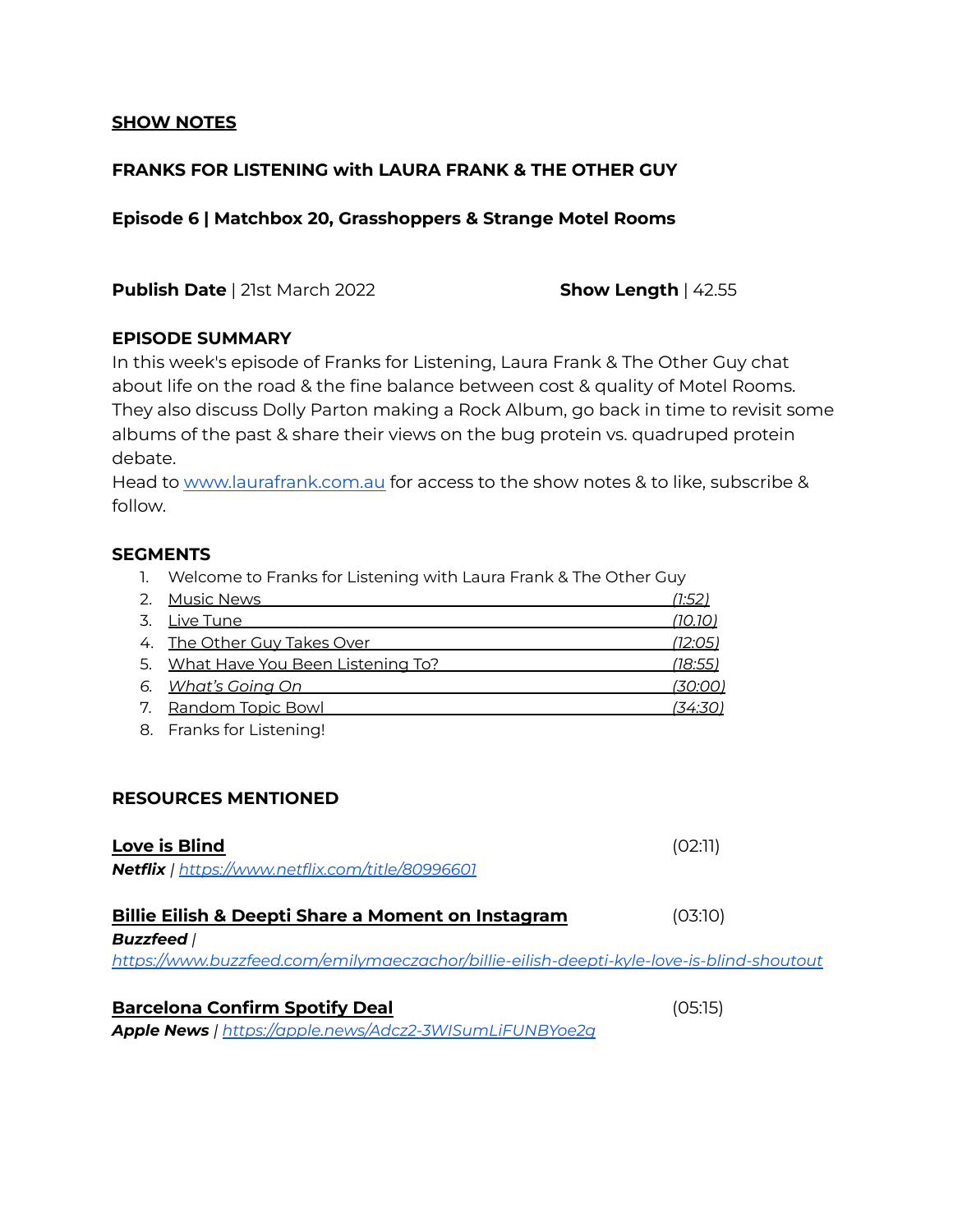| <b>Dolly Parton to Record Rock Album</b><br><b>Flipboard</b> /                               | (06:20) |
|----------------------------------------------------------------------------------------------|---------|
| https://flipboard.com/@HollywoodLife/dolly-parton-wants-to-record-a-rock-album-have-god      |         |
| daughter-miley-cyrus-contrib/a-otKD8FT7RES0NCM57_4LIA%3Aa%3A1819775741-55f82dbbdf            |         |
| %2Fhollywoodlife.com                                                                         |         |
| Dolly Parton Opts Out of the Rock & Roll Hall of Fame Noms                                   | (08:30) |
| Apple News   https://apple.news/An7o8nGIOTGatdL2balrS2O                                      |         |
| <b>Rock &amp; Roll Hall of Fame</b>                                                          | (09:32) |
| Rock Hall   https://www.rockhall.com                                                         |         |
| <b>Dolly Parton - Wildflowers</b>                                                            | (10:10) |
| Spotify   https://open.spotify.com/track/6jjZOVWqQy1CWn3Uoh3wlZ?si=95d0079755094234          |         |
| <b>Matchbox 20 - Yourself or Someone Like You</b><br>Spotify                                 | (20:40) |
| https://open.spotify.com/album/4vUXTcKz7tXxrNI84meN6i?si=zG_UqKxeTd6T84oQlbxk4q              |         |
| <b>How Matchbox 20 Got Their Name</b>                                                        | (23:20) |
| MTV   https://www.mtv.com/news/1431983/matchbox-20-whats-in-a-name/                          |         |
| Laura Branigan                                                                               | (25:18) |
| Wikipedia   https://en.wikipedia.org/wiki/Laura_Branigan                                     |         |
| <b>Laura Frank Spotify</b>                                                                   | (25:30) |
| Spotify /                                                                                    |         |
| https://open.spotify.com/artist/0hfQItGyy460A1s9G4pzJp?si=deCegPX2Q9mPkM_3BT8leA             |         |
| <b>Peter Gabriel - So</b>                                                                    | (25:58) |
| Spotifv  <br>https://open.spotify.com/album/6NuXorInnxUMax4rF592Js?si=z9xxxZvvSnuOGahucRahBA |         |
|                                                                                              |         |
| <b>Daniel Lanois</b>                                                                         | (27:14) |
| Wikipedia   https://en.wikipedia.org/wiki/Daniel_Lanois                                      |         |
| Sledgehammer Video                                                                           | (28:50) |
| <b>Youtube   https://www.youtube.com/watch?v=OJWJE0x7T4Q</b>                                 |         |
| <b>500 Greatest Albums of All Time</b>                                                       | (29:50) |
| Wikipedia   https://en.wikipedia.org/wiki/Rolling_Stone's_500_Greatest_Albums_of_All_Time    |         |